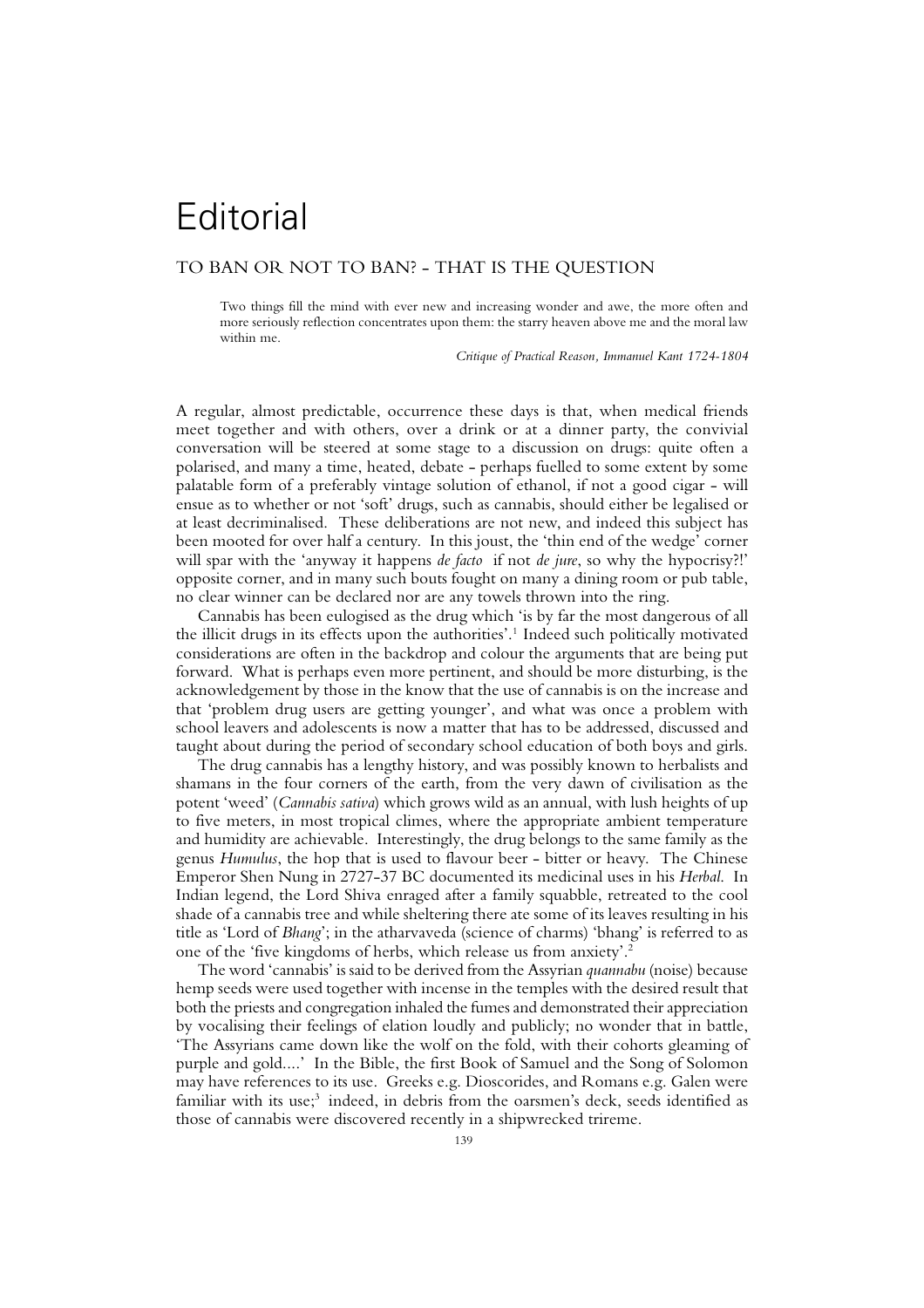## 140 EDITORIAL

Although the use of cannabis in this context could have been for its euphorient effects, its presence may have been alternatively associated with the use of hemp, also a by-product of the same plant, first used by the Romans to manufacture ropes and canvas. Moorish alchemists and pharmacists, mediaeval physicians during and after the Crusades, and the monastic dispensaries could not but have been familiar with it; the troubadours would not have failed to sing of the infamous exploits of the 'haschishin' (*sic* assassins), professional murderers 'high' on the drug (hashish) were well known about. The use of cannabis was so prevalent that, in 1378, the Arabian Emir, Soundouni Schekouni outlawed its use, and anyone found cultivating or using the plant had his teeth painfully extracted as a punishment. Recurrent military incursions by Europeans into North Africa and the Middle East and viceversa, not least during the heyday of the Ottoman empire and the Napoleonic campaigns, the wave of colonisation by many of Europe's nations, and the African slave 'trade' ensured that the widespread and prevalent cultural usage of this drug in Asia and Africa was translated to most European cities and later to the United States. From that side of the Atlantic, the emergence and far-reaching out of youth-liberating 'flower power' culture of the sixties, ensured the initiation of the rest of the world to the mind-bending and peaceimparting powers of 'hash'.

The worldwide wholesale proliferation of the use of this drug - and it should be recalled that cultivation, possession, trafficking and use, are in most countries illegal activities - led to the World Health Organisation (WHO) commissioning a report on it; this first report appeared in 1983, a redoubtable 843-page volume<sup>4</sup> On that occasion, it was published jointly with the Ontario Association Research Foundation. Political pressure and sensitivity once more spurred WHO into activity and the organisation brought together several experts at a meeting in Geneva some years later: literature reviews were commissioned, and a draft report was written and carefully considered in May 1995. It finally saw the light of day as a slim 50-page volume in 1998. This delay was variously attributed to behind-the-scenes political intrigue to suppress some of its observations, particularly canvassed from North America, which has tried so very hard to ban the use of the drug since the era of Prohibition in the 1920s. This shorter 1998- WHO report<sup>5</sup> reflects more on the international scene and the political context of the use of this drug, rather than commenting and reflecting on the scientific and technical advances made about cannabis, since the publication of its more scientifically-achieved: the pharmacology, pharmaco-kinetics and basic mechanisms of action of this drug, and the relationship of the latter to the molecular configuration of the drug were elucidated; a specific receptor, by which the active agents derived from the products of this plant - and there are sixty odd of them - attach themselves to brain cells, and other body sites, was discovered, and used for mapping of cannabis binding-sites, both in the brain and elsewhere. In 1994, a publication by the Australian government reviewed thoroughly the available publications on the drug and reminded the medical profession and others, in a very authoritative way, 'of the risks we currently tolerate with our favourite psycho-active drugs'.6,7

Therefore is indeed cannabis *per se* dangerous as a drug? There can be but few quibbles about this, and no dubiety should exist that use of cannabis does acutely impair cognitive development and psychomotor performance, with obvious risks when the person under its influence undertakes such complicated and intrinsically need-tobe-carefully-co-ordinated-and-vigilant activities, such as vehicular driving, aircraft flying and the operation of machinery. Short-term memory and retrieval of information from memory are also impaired. Doses as low as 10 micrograms of delta-9-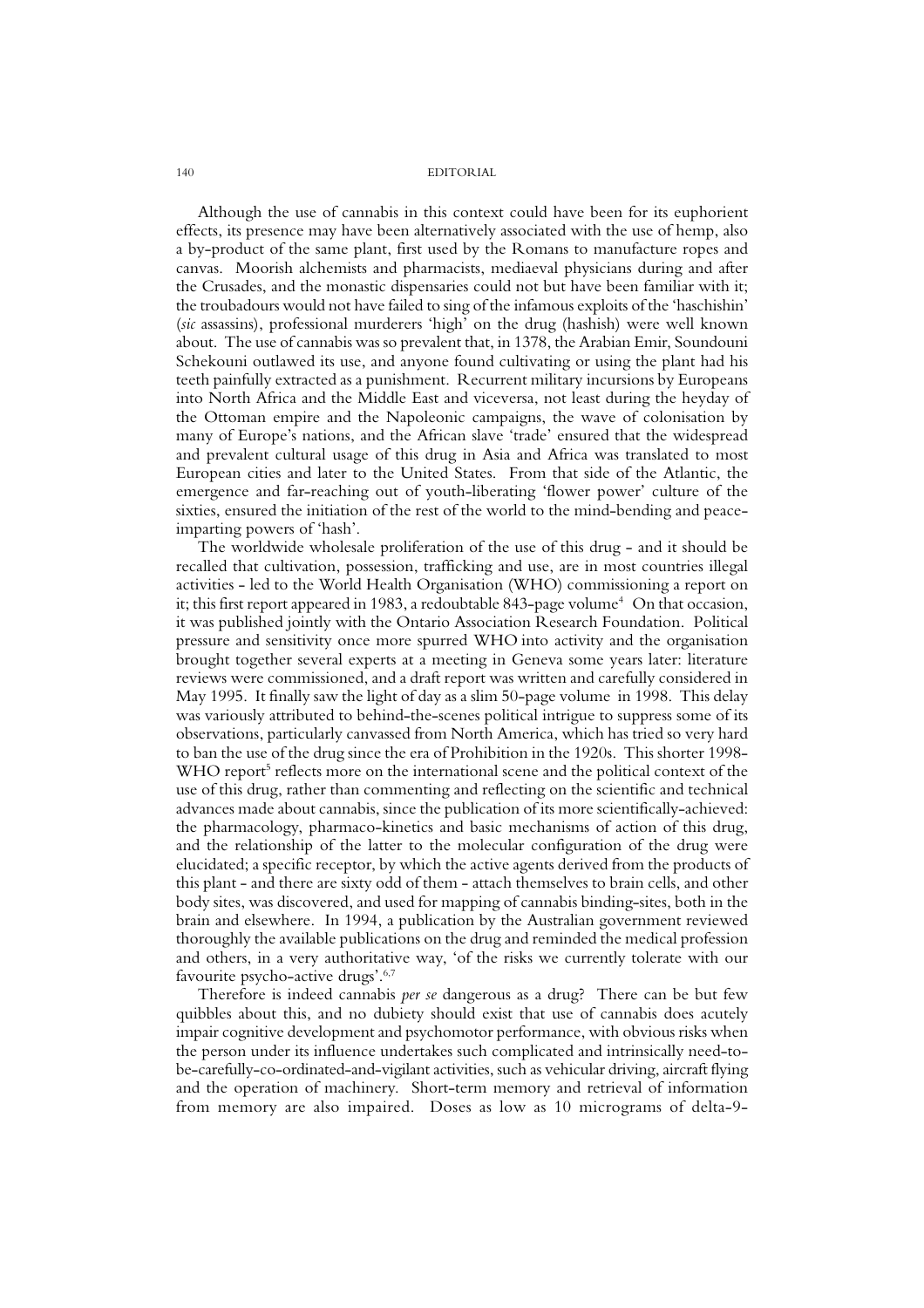EDITORIAL 141

tetrahydrocannabinol (THC) per kilogram of body weight are sufficient to produce a 'high'; marihuana smoke contains 0.3 to < 3.0% of this active compound. In subjects whose plasma THC concentrations exceed 25 to 30 ng/ml., 94% failed standard sobriety tests 90 minutes after smoking the drug, and 60% again when tested 150 minutes later.3,6 Aircraft pilots showed significant impairment of flying skills even 24 hours after exposure to the drug. In the latter study what was perhaps even more worrying was the observation that they were themselves unaware of these deficiencies.<sup>8</sup> In this respect it should be remembered that the elimination high-life of this drug is prolonged for several days due to binding with lipids and there can be additive, and sometimes synergistic, intoxicant effects with the contemporaneous ingestion of even small volumes of alcohol. Chronic use of cannabis may lead to selective permanent impairment of cognitive functioning and a dependence syndrome, and in those with pre-existing personality disorders or schizophrenia, there may often be exacerbations of symptoms.9 Chronic heavy use will also lead to the effects of smoke inhalation into the lungs with the appearance of tell-tale intra-alveolar macrophages containing brown pigment with acute heavy exposure. Systemic damage to the immune system can also occur; this effect is apparently transient and lost when there is abstention from the drug, but is particularly important in those immuno-compromised in other ways. Both animal studies and anecdotal human evidence, strongly suggest teratogenic effects for cannabis if it is taken during pregnancy, also a higher-than-normal rate of miscarriage, growth retardation in the fetus, complications of labour, low birth weight babies and early peri-neonatal deaths.3,6

The United States, which still champions very strict prohibitionist and prescriptive attitudes, has therefore introduced drug-testing in occupations connected with aviation, mass transit, rail, trucking and pipelines; these were introduced by an Executive Order in 1986. Numerous studies have noted that a significant proportion of drivers with positive drug tests in collisions, driver fatalities, reckless driving and impaired driving. The proportions of drivers in traffic collisions testing positive for canabinoids have been found to range between 2.7% and 13.9%.<sup>10,11</sup> This evidence, albeit anecdotal and largely uncontrolled, strongly suggests that drivers should not use cannabis. Similarly in the workplace about 85% of large US firms have drug testing programs of their employees.12-15 Some reductions in on-the-job accidents were found subsequent to the introduction of drug testing. Similar testing programs have been suggested in recent years and variously implemented for the Armed Forces and the Police in Britain.

When tested in recent years, European public opinion has supported a more 'liberal' line towards cannabis; as the *mores* of society are changing, as they have already altered radically and fundamentally in other sectors of 'morality' as for instance in relation to the acceptability of changed sexual 'customs', should we not now collectively think again about cannabis use? What is the impact of the potential adverse effects of cannabis from the public health point of view, and how serious are these, if cannabis were to be suddenly decriminalised? Its availability could be linked to a strict governmental health hazard warning and it could also be strictly banned to youngsters, during pregnancy and in the work-place? It could ten be made available, just as tobacco and alcohol are, quite legally and above board, in all other situations? This could perhaps waylay and render largely superfluous the illicit trade, worth billions of dollars annually, and the associated smuggling operations, and the requirement of the manpower in maintaining policing and enforcement in one fair swoop?

The Netherlands drugs' policy best epitomises such a pragmatic harm-reduction approach to this problem, aimed at cost-effectiveness of resource use, and an emphasis